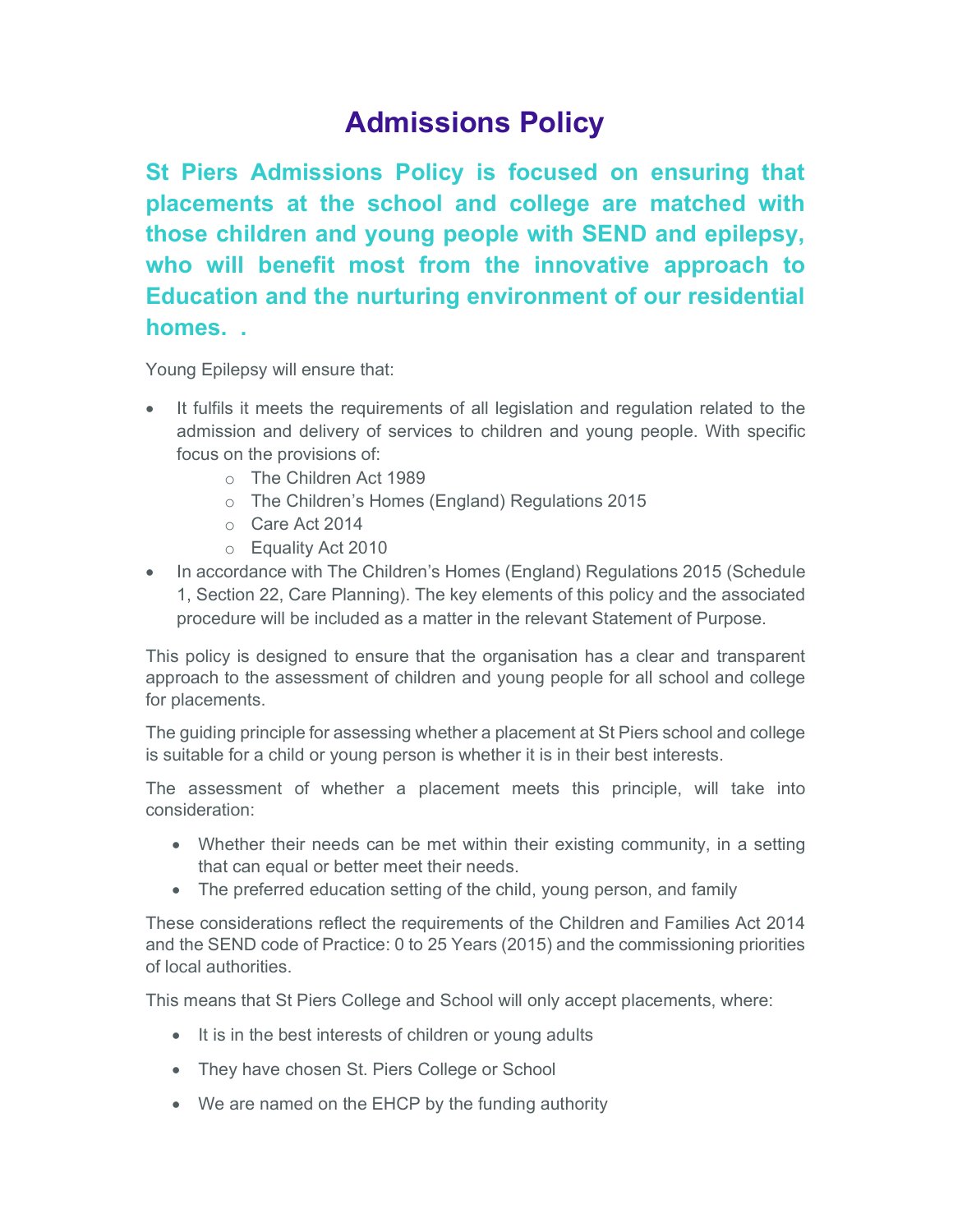- It can be demonstrated that we can meet or exceed the requirements of an Education, Health & Care Plan, in terms of progression and achievement in relation to age and capacity appropriate outcomes associated with:
	- o Communication and interaction
	- o Cognition and learning
	- o Social emotional and mental health
	- o Sensory and physical well being
	- o Independent living
	- o Employability
	- o Community inclusion

The placement of child or young adults in either the school or college will be based on a professional assessment and that it is the most appropriate environment for the young person's best interests. Assessment will be undertaken by an Admissions Panel and will consider education, health and care needs of the child or young adult. This assessment will also take into consideration the provisions of the Children and Families Act 2014, Care Act 2014, SEND code of practice 0-25 and any other associated regulations.

- For residential placements, the capacity and capability to meet needs and provide an environment where students continue to develop and progress outside of the educational setting. This will also take into consideration, the necessary requirements to assure the health and well-being of young person, their peer group and the whole cohort.
- Referrals for school and college will only be considered where there is an Education, Health and Care plan. A transition plan, focused on the start of the placement, should also be prepared and made available. This policy will be updated in line with changes in education policy.
- In all admission decisions, Young Epilepsy will pay due regard to equal opportunities and diversity. Young Epilepsy will remain prepared to make reasonable adjustments to stated entry criteria to enable admission where it is felt to be appropriate to do so.